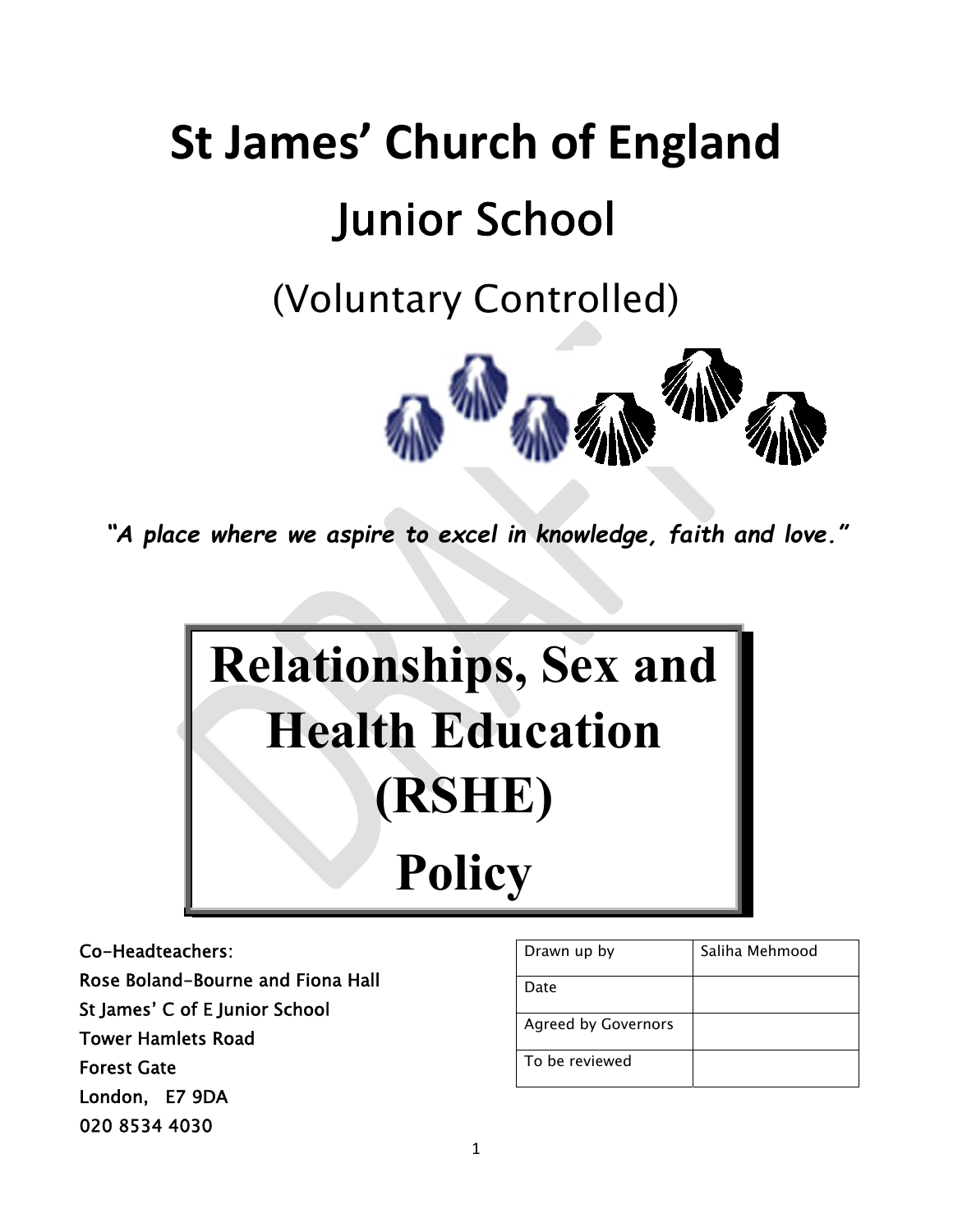#### **Policy statement - Aims and objectives of RSHE**

It is the intention of St James' CE Junior School to teach high quality, age appropriate, pupil sensitive, evidence-based RSHE, that demonstrates a respect for the law and all communities that call Newham home. It is expected that RSHE in St James' CE Junior School will help pupils to learn about themselves and the world they live in, giving them the skills, understanding and information they need for life. This will help them to stay safe and to flourish, not just in childhood, but into adulthood and for the rest of their lives. This is why RSHE is such an important part of the curriculum.

#### **Statutory content: RHE**

By law primary schools are required to teach relationships and health education, alongside national curriculum science and within the context of safeguarding. Here at St James' we acknowledge that parents/carers are a child's first and most effective teacher and so will ensure that we have annual meetings with parents or carers to present our RSHE curriculum as well as hear from parents/carers about any concerns or questions they have. We are clear that our aim is to educate pupils about these important subjects alongside parents and carers.

#### **National Curriculum Science**

At key stages 1 and 2, the national curriculum for science includes teaching about the main external parts of the body and the changes to the human body as it grows from birth to old age, including puberty, and sexual and asexual reproduction in mammals and plants.

At St. James' CE Junior School we teach science in line with the national curriculum.

**There continues to be no right to withdraw from national curriculum science.** 

#### **Health Education (Physical Health and Mental Wellbeing)**

The aim of Health Education is to give pupils the information that they need to make good decisions about their physical and mental health and wellbeing. Pupils' will recognise what is normal and what is an issue in themselves and others, and how to seek support at the earliest stage from appropriate sources.

Puberty, including menstruation, will be covered in Health Education and should, as far as possible, be addressed before children begin puberty.

See appendices for full list of content.

**There is no right to withdraw from Health Education.** 

#### **Relationships Education**

The focus in primary schools should be on teaching the fundamental building blocks and characteristics of positive relationships, with family members, other children and adults. Lessons will be evidence based, age and culturally appropriate, based in the law and sensitive to the needs of pupils.

Subject content (see appendices for full list of content)

**There is no right to withdraw from Relationships Education**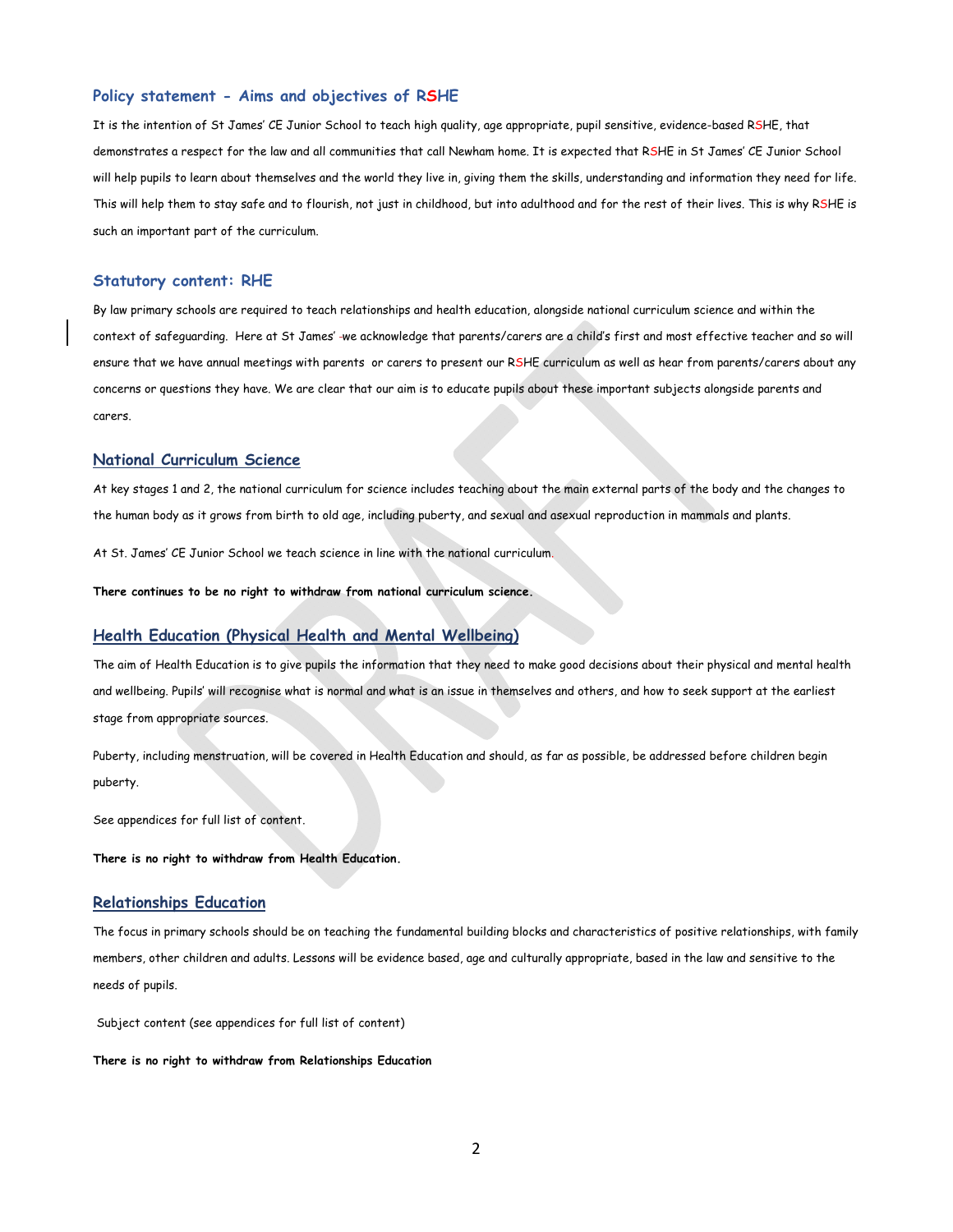## **Safeguarding**

Safeguarding is an important aspect of all of the lessons taught as part of RSHE in our school. Our safeguarding policy will be applied to and supported by all aspects of RSHE and any disclosures or issues arising as part of RSHE, will be dealt with in line with our safeguarding policy.

### **Non-statutory RSHE**

**Sex Education that goes beyond national curriculum science** 

**The Government and local advisors strongly recommend and St James' CE Junior School have decided, after consultation with parents/carers, to teach Sex Education beyond that taught within the science curriculum. The school will be teaching about 'how a baby is conceived and is born' in year 6 following on from the national science curriculum, which teaches about sexual reproduction in mammals in year 5. Sex education at St James' CE Junior School will be taught by trained staff in an age appropriate and sensitive way and we believe will help to ready children for their move to secondary school.** 

# **The right of parents/carers to withdraw their children from non-statutory RSHE**

Parents/carers have a right to withdraw their children from non-statutory RSHE, i.e. 'how a human baby is conceived and is born', following a meeting with a member of the Senior Leadership Team (SLT) to discuss their concerns. The school will document this process.

#### **Equality**

- **The school will comply with the relevant requirements of the Equality Act 2010 and the Public Sector Equalities Duty (2014): schools must not unlawfully discriminate against pupils or allow children to be bullied because of their age, sex, race, disability, religion or belief, gender reassignment, pregnancy or maternity, marriage or civil partnership, or sexual orientation Characteristics)**
- The delivery of the content of RSHE will be made accessible to all pupils, including those with SEND.
- Our school celebrates difference and diversity. The bullying of anyone for any reason is not acceptable. It is expected that our relationships education curriculum will lead to a stronger sense of community, mutual respect and give pupils a sense of responsibility. This will help, to keep St James' CE Junior School a safe, inclusive and caring place for all, upholding the core values and ethos of the school.

#### **Monitoring evaluation and assessment.**

- To ensure that the teaching and learning in RSHE in our school is of the highest standard, it will be monitored by our RSHE curriculum leader- Saliha Mehmood
- Pupils' learning will be assessed at the end of every topic. This will ensure that pupils are making sufficient progress building on prior teaching and learning and that teaching strategies and resources remain relevant and effective.
- The school will assess the effectiveness of the aims, content and methods in promoting students' learning by lesson observations, monitoring teachers planning, questionnaires to teachers and children and feedback from parents.
- This is important because it will ensure RSHE is being taught effectively and appropriately.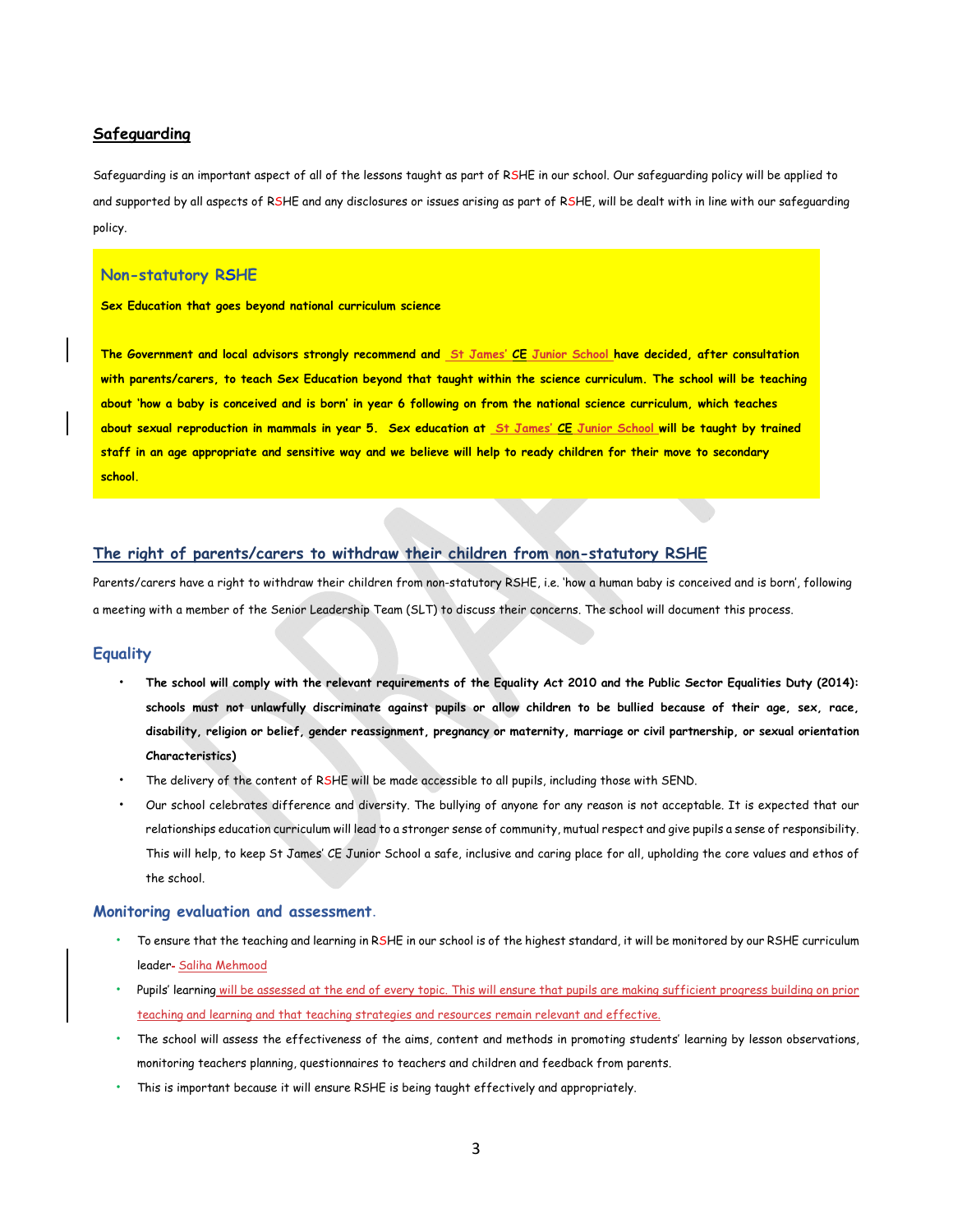# **RSHE curriculum lead teacher**

Any queries about this policy should be addressed to Saliha Mehmood.

*Developed from materials shared with Jo Sell from Tower Hamlets LA and used with permission* 

*Approved by: Newham LA; Newham SACRE, NAPNH and NASH*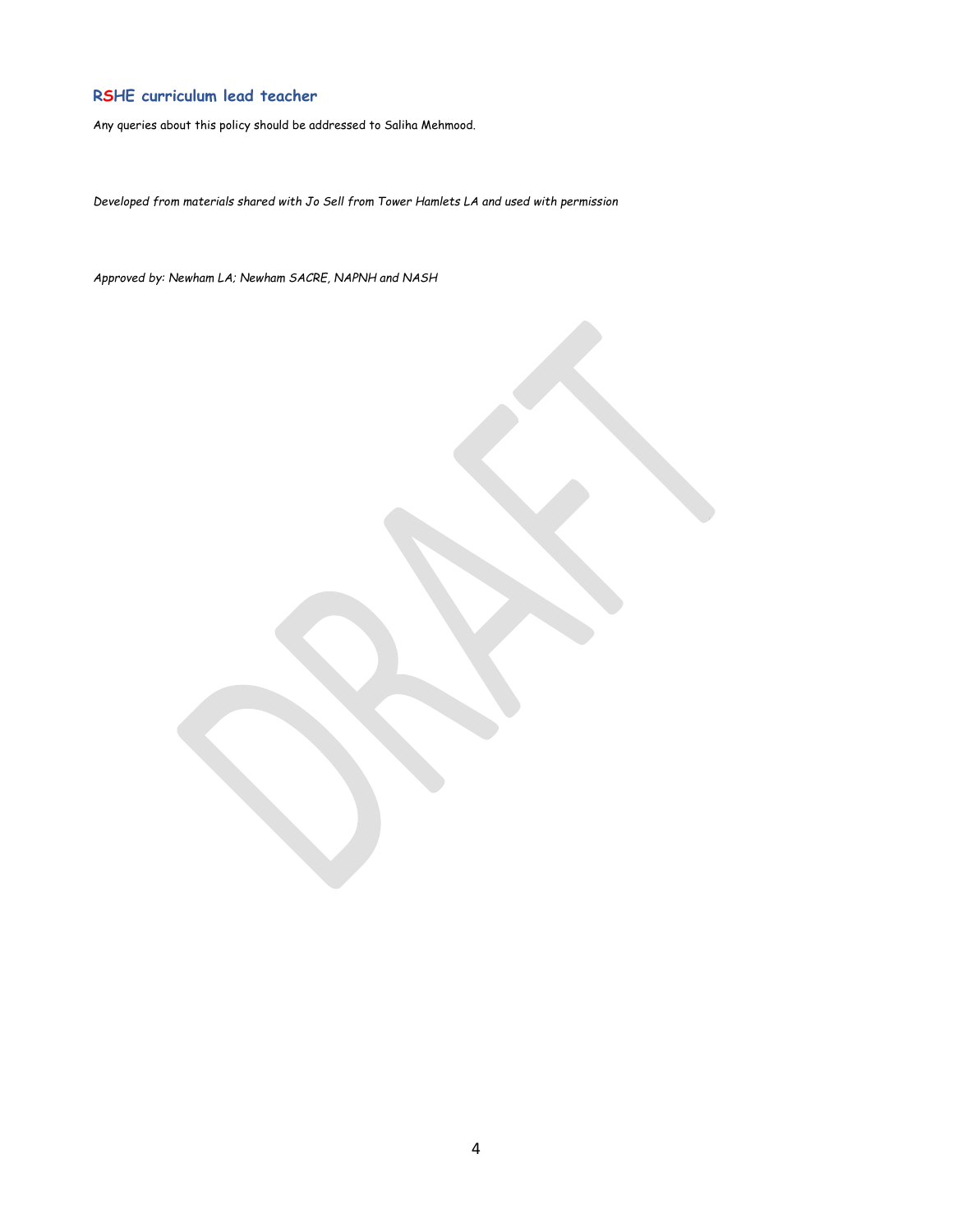#### **Appendix 1**

**Information about how and why RSHE will be taught at St James' CE Junior School.** 

- o Why are we teaching RSHE?
	- Because it is the right thing to do.

Our children are growing up in an increasingly complex world with new opportunities, but also new challenges. We as a school want our pupils to flourish in the world they find themselves and to work hard throughout all curriculum areas to give our pupils the skills and knowledge they need to do that. RSHE teaching is an important part of equipping our pupils for life in 21st century Britain, enabling them to embrace diversity, make the most of technology; understand the importance of, and develop the skills which lead to them being able to sustain healthy and strong relationships.

- Relationships and health education is a statutory requirement for all primary schools in England. The government, Ofsted and local advisors recommend that sex education (how a baby is conceived and born) is also taught in primary school.
- At St James' CE Junior School we have decided to teach sex education, how babies are conceived and born' because young people tell us that the school us a trusted place where they would like to learn RSHE (Sell 2019). We believe by teaching this topic here, it will help to equip our pupils for the transition to secondary school where they may learn about sex from less reliable sources such as friends or older children in the playground. This decision was taken following consultation with parents/carers and governors.
- o The teaching of RSHE at St James' CE Junior School is informed by the law, national RSHE guidance and the national curriculum set out by the DfE as well as, the school ethos and policies already developed. Below is a list of some of the documents that have been taken into consideration when preparing this policy.
- Statutory Guidance on RSHE 2019

*Relationships Education, Relationships and Sex Education (RSE) and Health Education Statutory Guidance for governing bodies, proprietors, head teachers, principals, senior leadership teams, teachers* 

- Equality Act 2010 and The Public Sector Equality Duty 2014
- School ethos and educational aims.
- The teaching of RSHE in St James' CE Junior School is delivered within and influenced by all relating school policies
	- Behaviour policy
	- Anti-bullying policy
	- Equality policy or statement
		- Safeguarding policy
- How will we ensure lessons are taught sensitively?
	- Puberty and menstruation and human reproduction and birth are seen as sensitive topics to teach in RSHE and therefore we will put in special measures to make sure that pupils feel at ease when talking about these topics.
	- Single sex classes for some lessons so that children feel less self-conscious and students may be more relaxed and feel able to ask questions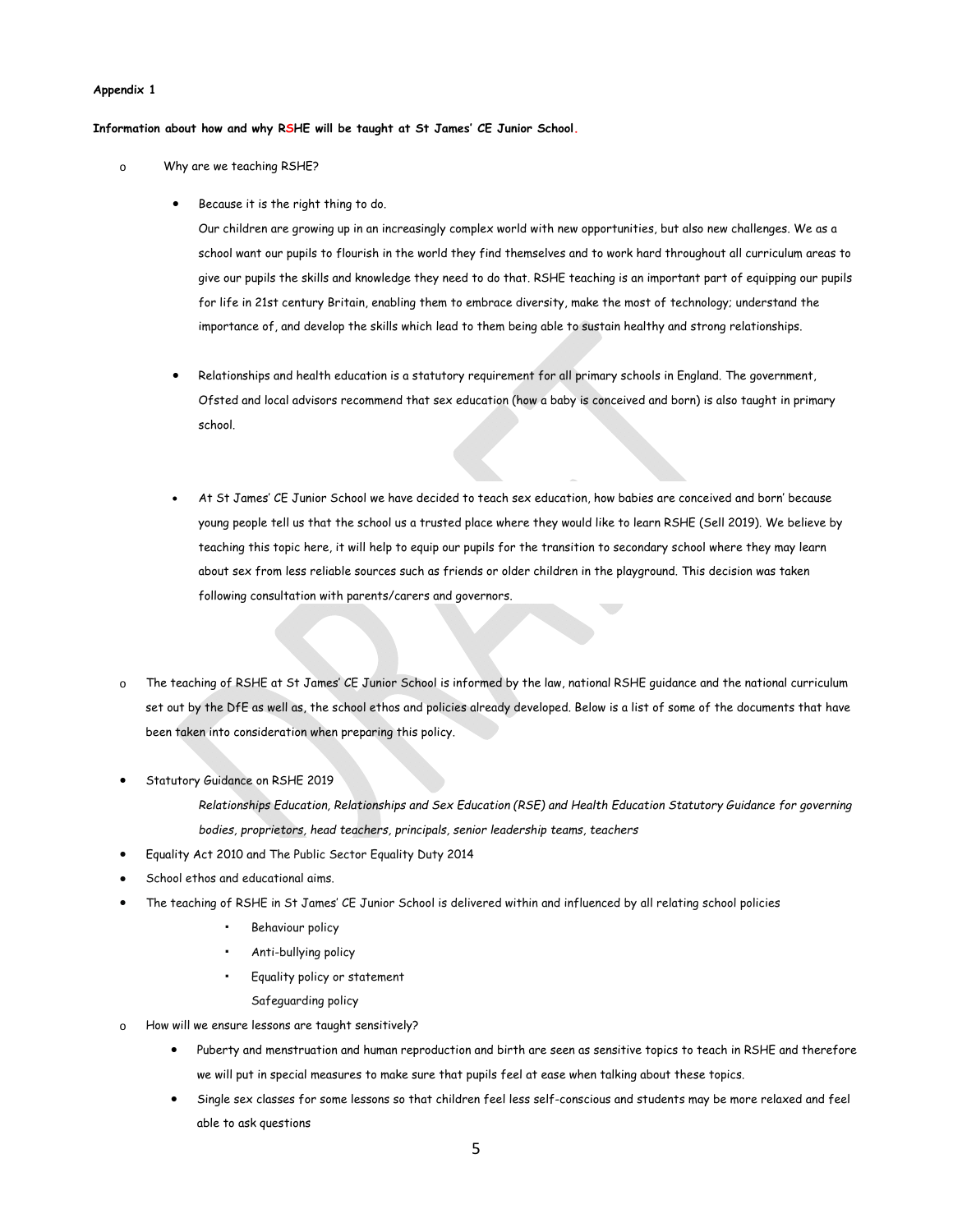- Use of anonymous question boxes
- same sex teachers for single sex groups (if possible)
- When will RSHE will be taught?
	- o Relationships and health education will be taught all year round, as part of our PSHE curriculum. Sex Education will be taught in Year 6 in the summer term.
- o How will we ensure communication with parents/carers?
	- St James' CE Junior School works with parents/carers and want to communicate what is going on in RSHE. Our aim is to offer a meeting at least every year to explain what will happen in RSHE, so that parents/carers can, if they wish, talk to their children ahead of lessons. This will allow parents/carers to be ready for any questions that their child may have concerning what they have learnt in school.
	- Whenever sex education (how a baby is made and born), outside of the national curriculum for science, is being taught, a letter will be sent home ahead of the lesson so that parents/carers are aware of what is being taught and in which week. Our intention is to make these lessons as sensitive to the background of all our pupils as possible and our hope is that they will all remain in the lesson so that they learn facts from a teacher or nurse rather than second-hand in the playground. However, the school respects the right of parents/carers to remove their children from sex education if they wish. Parents/carers who wish to remove their children from sex education need to inform the school in writing, following a meeting with someone from the SLT to discuss concerns, alternative provision can be made for the child. This process will be documented.
- o What training will staff be given?
- o Staff are trained on the delivery of PSHE and RSHE as part of their induction and it is included in our continuing professional development calendar. The headteacher will also invite visitors from outside the school, such as school nurses or sexual health professionals, to provide support and training to staff teaching RSHE.
- What materials will be used to deliver  $R(S)$ HE?
	- In St James' CE Junior School we have chosen to use a variety of materials to deliver RSHE, from whichever source we think is best suited to our pupils. We do however use 'Jigsaw' for much of our teaching of RSHE.

#### **Scheme of work**

It is the aim of St James' CE Junior School to provide all our pupils with high quality, pupils sensitive, evidence based and age and developmentally appropriate RSHE that is sensitive to our pupil's background and needs. If there are any questions about what we teach and why then please contact Rose Boland Bourne and Fiona Hall.

*Approved by: Newham LA; Newham SACRE, NAPNH and NASH*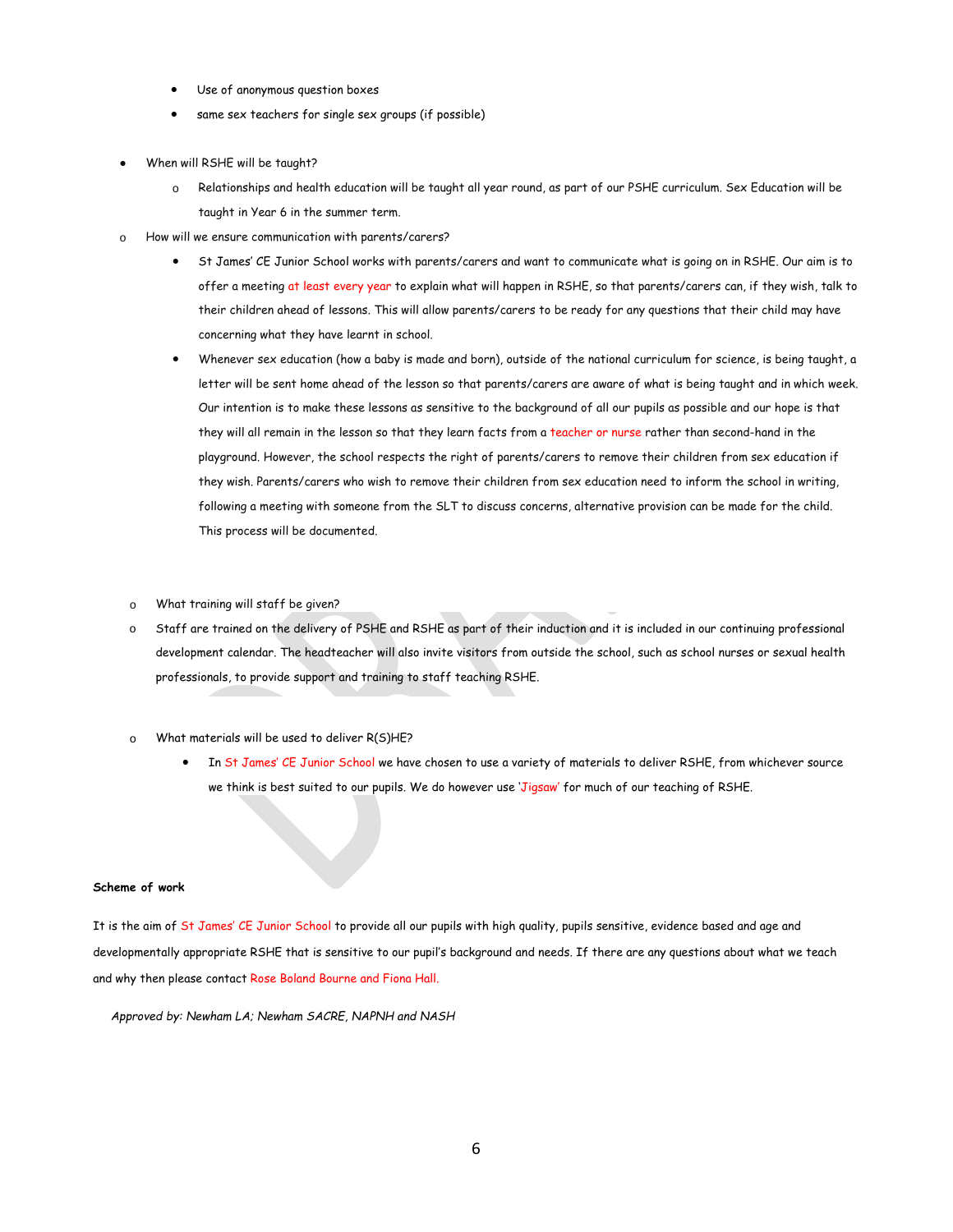| Scho  | <b>National Curriculum</b>     | <b>RSHE Lesson Content</b>                                                                             | <b>Notes</b>                                 |  |
|-------|--------------------------------|--------------------------------------------------------------------------------------------------------|----------------------------------------------|--|
| ol    | subjects                       |                                                                                                        |                                              |  |
| Year  |                                |                                                                                                        |                                              |  |
|       | That should be seen as part of |                                                                                                        |                                              |  |
|       | the $R(S)$ HE curriculum, but  | Following consultation with governors, teachers,                                                       |                                              |  |
|       | may be taught in other         | councillors, parents/carers, children and young                                                        |                                              |  |
|       | subjects, as well as part of a | people.                                                                                                |                                              |  |
|       | school wide, integrated or     | In line with the DfE Statutory Guidance for RSHE                                                       |                                              |  |
|       | cross curricular approach to   | (2019)                                                                                                 |                                              |  |
|       | R(S)HE.                        |                                                                                                        |                                              |  |
| $1-6$ |                                | <b>Caring friendships</b>                                                                              | Some topics                                  |  |
|       |                                | How to recognise who to trust and who not to trust,                                                    | should be                                    |  |
|       |                                | how to judge when a friendship is making them feel                                                     | reiterated in age                            |  |
|       |                                | unhappy or uncomfortable, managing conflict, how                                                       | appropriate                                  |  |
|       |                                | to manage these situations and how to seek help or<br>advice from others, if needed.                   | ways in each<br>year of primary              |  |
|       |                                | <b>Respectful relationships</b>                                                                        | school to build                              |  |
|       |                                | The importance of respecting others, even when they                                                    | on previous                                  |  |
|       |                                | are very different from them (for example,                                                             | teaching. A                                  |  |
|       |                                | physically, in character, personality or backgrounds),                                                 | number of these                              |  |
|       |                                | or make different choices or have different                                                            | over-arching                                 |  |
|       |                                | preferences or beliefs.                                                                                | topics are                                   |  |
|       |                                | The conventions of courtesy and manners.                                                               | included in this                             |  |
|       |                                | That in school and in wider society they can expect to                                                 | year 1-6 section.                            |  |
|       |                                | be treated with respect by others, and that in turn they                                               |                                              |  |
|       |                                | should show due respect to others, including those in                                                  | <b>Minority family</b>                       |  |
|       |                                | positions of authority.<br><b>Being safe</b>                                                           | backgrounds<br>should be                     |  |
|       |                                | Different types of bullying (including cyberbullying),                                                 | included here in                             |  |
|       |                                | the impact of bullying, responsibilities of bystanders                                                 | a natural and                                |  |
|       |                                | (primarily reporting bullying to an adult) and how to                                                  | caring way.                                  |  |
|       |                                | get help.                                                                                              | Respect for                                  |  |
|       |                                | How to report concerns or abuse, and the vocabulary                                                    | difference may                               |  |
|       |                                | and confidence needed to do so.                                                                        | not mean                                     |  |
|       |                                | Where to get advice e.g. family, school and/or other                                                   | agreement with,                              |  |
|       |                                | sources.                                                                                               | but by fostering                             |  |
|       |                                | <b>Physical health and fitness</b>                                                                     | respectful                                   |  |
|       |                                | How and when to seek support including which<br>adults to speak to in school if they are worried about | relationships the<br>school will help        |  |
|       |                                | their health.                                                                                          | pupils to adopt a                            |  |
|       |                                | <b>Healthy eating</b>                                                                                  | positive                                     |  |
|       |                                | The characteristics of a poor diet and risks associated                                                | approach to                                  |  |
|       |                                | with unhealthy eating (including, for example,                                                         | difference.                                  |  |
|       |                                | obesity and tooth decay) and other behaviours.                                                         |                                              |  |
|       |                                | <b>Health and prevention</b>                                                                           |                                              |  |
|       |                                | The importance of sufficient good quality sleep for                                                    |                                              |  |
|       |                                | good health and that a lack of sleep can affect weight,                                                | Scientific names                             |  |
|       |                                | mood and ability to learn.<br><b>Basic first aid</b>                                                   |                                              |  |
|       |                                | How to make a clear and efficient call to emergency                                                    | for genitals, <i>i.e.</i><br>vulva and penis |  |
|       |                                | services if necessary.                                                                                 | should be used                               |  |
|       |                                |                                                                                                        | at an early stage                            |  |
|       |                                |                                                                                                        | for safeguarding                             |  |
|       |                                |                                                                                                        | reasons and                                  |  |
|       |                                |                                                                                                        | should form                                  |  |
|       |                                |                                                                                                        | part of the                                  |  |
|       |                                |                                                                                                        | school's                                     |  |
|       |                                |                                                                                                        | safeguarding                                 |  |
|       |                                |                                                                                                        | policy. Children<br>should not be            |  |
|       |                                |                                                                                                        | expected to                                  |  |
|       |                                |                                                                                                        | draw or discuss                              |  |
|       |                                |                                                                                                        |                                              |  |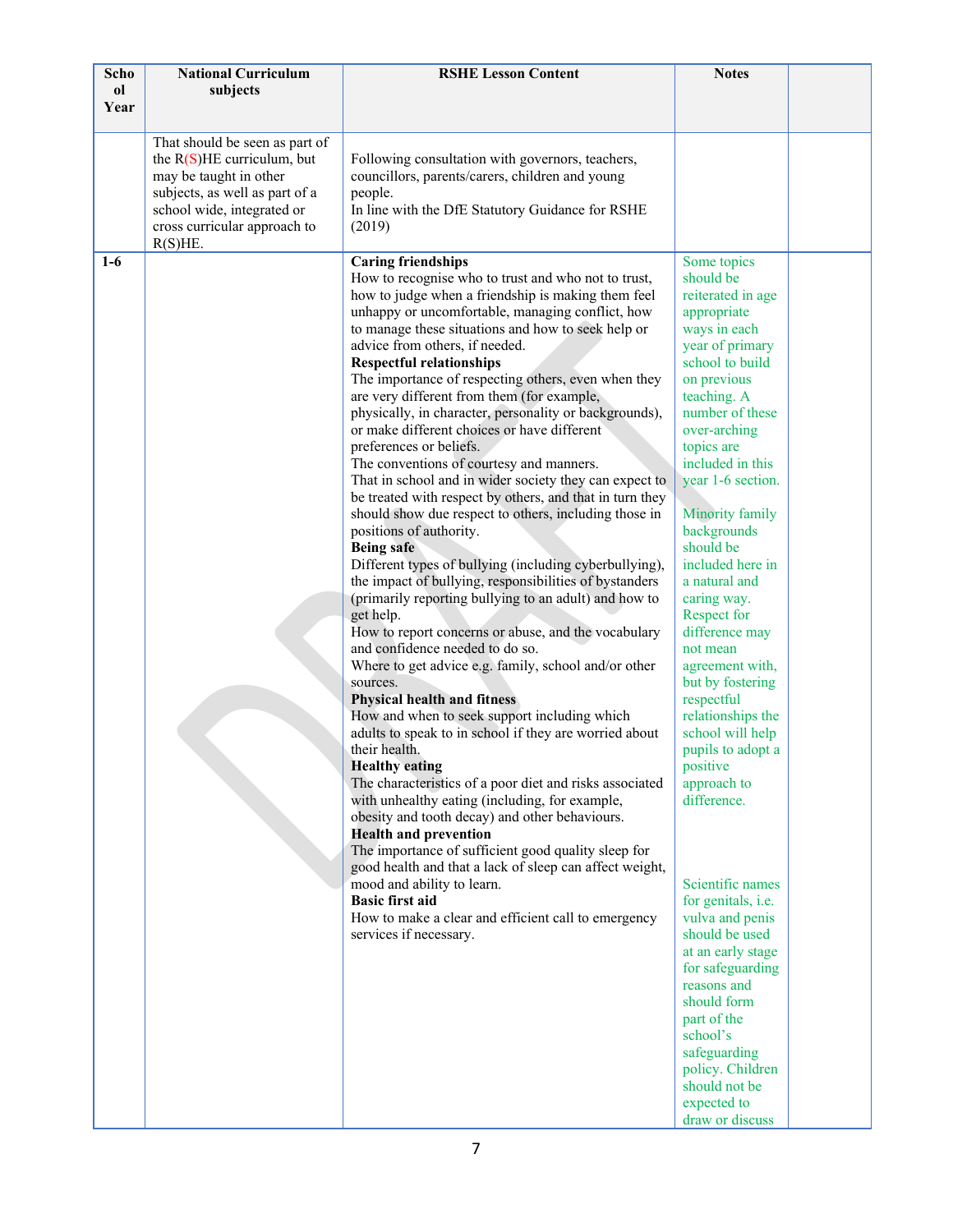|       |                                                                                                                                                                                                                                                                                                                                                                                                                                                                                                                                                                                                                                                                                                                                                                                                                                                                                                                                                                                                                                                                                                                                                                                                                                           | at length these<br>body parts and<br>the<br>acknowledgeme<br>nt that families<br>may also use<br>other words for<br>genitals should<br>also be<br>mentioned and<br>respected.<br>Vagina as an<br>internal organ<br>and should not<br>need to be<br>mentioned until<br>teaching about<br>puberty or<br>reproduction. |  |
|-------|-------------------------------------------------------------------------------------------------------------------------------------------------------------------------------------------------------------------------------------------------------------------------------------------------------------------------------------------------------------------------------------------------------------------------------------------------------------------------------------------------------------------------------------------------------------------------------------------------------------------------------------------------------------------------------------------------------------------------------------------------------------------------------------------------------------------------------------------------------------------------------------------------------------------------------------------------------------------------------------------------------------------------------------------------------------------------------------------------------------------------------------------------------------------------------------------------------------------------------------------|---------------------------------------------------------------------------------------------------------------------------------------------------------------------------------------------------------------------------------------------------------------------------------------------------------------------|--|
| $1-2$ | Families and people who care for us<br>That families are important for children growing up<br>because they can give love, security and stability.<br>That others' families, either in school or in the wider<br>world, sometimes look different from their family,<br>but that they should respect those differences and<br>know that other children's families are also<br>characterised by love and care.<br><b>Caring friendships</b><br>How important friendships are in making us feel<br>happy and secure, and how people choose and make<br>friends.<br>That healthy friendships are positive to others, and do<br>not make others feel lonely or excluded.<br>That most friendships have ups and downs, and that<br>these can often be worked through so that the<br>friendship is repaired or even strengthened and that<br>resorting to violence is never right.<br><b>Being safe</b><br>What sorts of boundaries are appropriate in<br>friendships with peers and others (including in a<br>digital context).<br>About the concept of privacy and the implications of<br>it for both children and adults; including that it is not<br>always right to keep secrets if they relate to being<br>safe.<br><b>Mental wellbeing</b> | The Great Big<br>Book of<br>Families is just<br>one example a<br>good key stage<br>1 resource for<br>introducing the<br>idea of<br>sameness and<br>difference in<br>families. It<br>would also be a<br>good book to<br>recommend to<br>parents/carers<br>for use at home.                                           |  |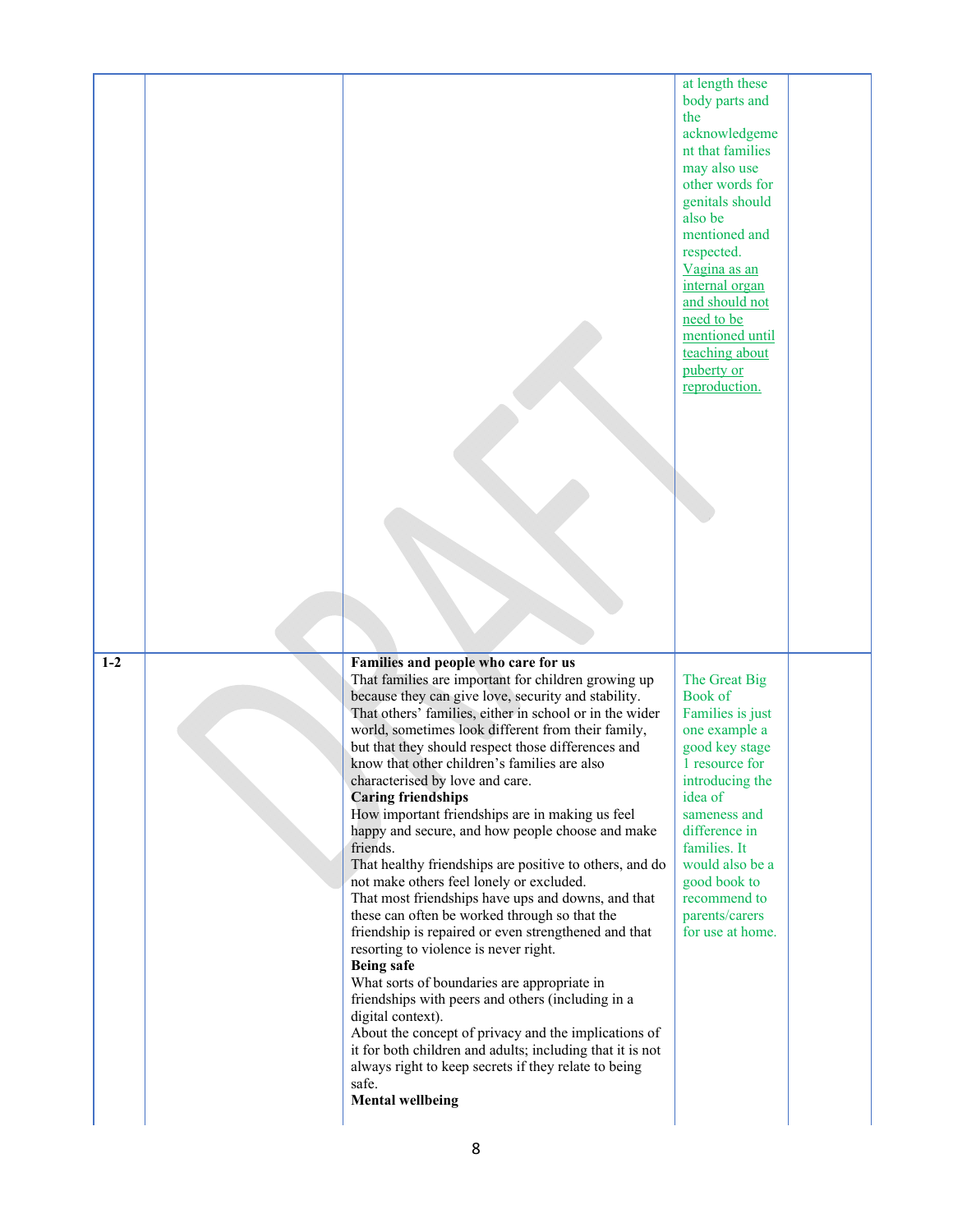|                                                                                                                                                                                                                                                                                                                                                            | That there is a normal range of emotions (e.g.<br>happiness, sadness, anger, fear, surprise,<br>nervousness) and the scale of emotions that all<br>humans experience in relation to different<br>experiences and situations.<br>How to recognise and talk about their emotions,<br>including having a varied vocabulary to use when<br>talking about their own and others' feelings.                                                                                                                                                                                                                                                                                                                 |  |
|------------------------------------------------------------------------------------------------------------------------------------------------------------------------------------------------------------------------------------------------------------------------------------------------------------------------------------------------------------|------------------------------------------------------------------------------------------------------------------------------------------------------------------------------------------------------------------------------------------------------------------------------------------------------------------------------------------------------------------------------------------------------------------------------------------------------------------------------------------------------------------------------------------------------------------------------------------------------------------------------------------------------------------------------------------------------|--|
| Computing<br>Use technology safely and<br>respectfully, keeping personal<br>information private; where to<br>go for help when they have<br>concerns about content or<br>contact on the internet                                                                                                                                                            | Internet safety how to keep safe online and seek<br>help if needed<br>That for most people the internet is an integral part of<br>life and has many benefits.                                                                                                                                                                                                                                                                                                                                                                                                                                                                                                                                        |  |
| P.E<br>Able to engage in competitive<br>and cooperative physical<br>activities in a range of<br>increasingly challenging<br>situations.                                                                                                                                                                                                                    | <b>Physical health and fitness</b><br>The characteristics and mental and physical benefits<br>of an active lifestyle.                                                                                                                                                                                                                                                                                                                                                                                                                                                                                                                                                                                |  |
| <b>Science</b><br>Notice that animals, including<br>humans, have offspring which<br>grow into adults<br>Find out about and describe<br>the basic needs of animals,<br>including humans, for survival<br>(water, food and air)<br>Describe the importance for<br>humans of exercise, eating the<br>right amounts of different<br>types of food, and hygiene | <b>Health and prevention</b><br>Safe and unsafe exposure to the sun, and how to<br>reduce the risk of sun damage, including skin cancer.<br>Dental health and the benefits of good oral hygiene<br>and dental flossing, including regular check-ups at<br>the dentist.<br>Personal hygiene and germs including bacteria,<br>viruses, how they are spread and treated, and the<br>importance of handwashing.<br>Growing and that people change as they grow.<br>Good health and how eating the right sorts of food in<br>the right quantities, drinking enough, air quality,<br>exercise and hygiene has an effect on health. Can be<br>linked to R(S)HE healthy eating and health and<br>prevention. |  |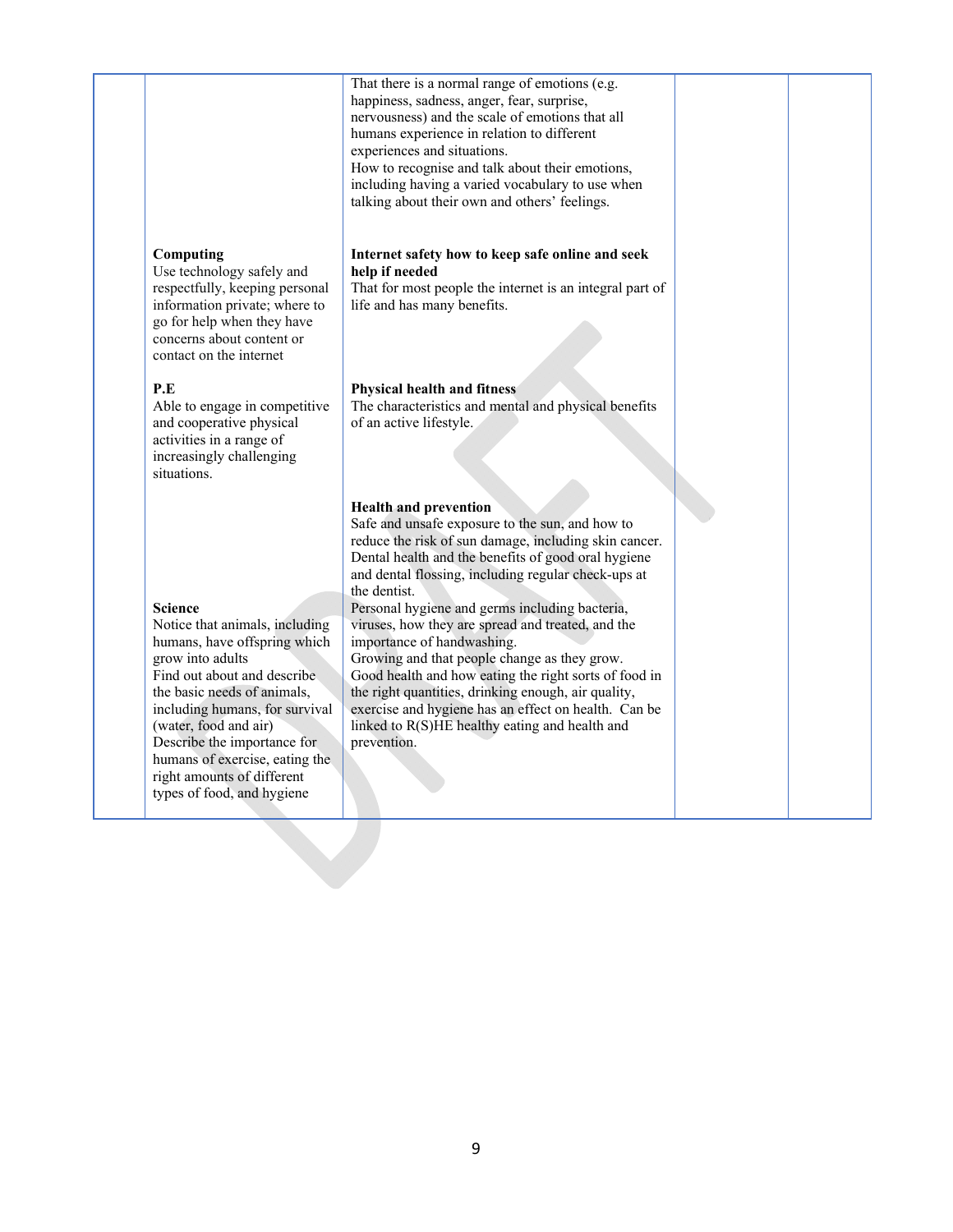| Year<br>$3-4$ |                                                                                                                                                                                                        | Families and people who Care for me<br>That stable, caring relationships, which may be of<br>different types, are at the heart of happy families, and<br>are important for children's security as they grow up.<br>That marriage represents a formal and legally<br>recognised commitment of two people to each other<br>which is intended to be lifelong.<br>How to recognise if family relationships are making<br>them feel unhappy or unsafe, and how to seek help or<br>advice from others if needed.<br><b>Caring relationships</b><br>The characteristics of friendships, including mutual<br>respect, truthfulness, trustworthiness, loyalty,<br>kindness, generosity, trust, sharing interests and<br>experiences and support with problems and<br>difficulties.<br><b>Respectful relationships</b><br>Practical steps they can take in a range of different<br>contexts to improve or support respectful<br>relationships.<br>The importance of self-respect and how this links to<br>their own happiness.<br>What a stereotype is, and how stereotypes can be<br>unfair, negative or destructive.<br>The importance of permission-seeking and giving in<br>relationships with friends, peers and adults. |  |
|---------------|--------------------------------------------------------------------------------------------------------------------------------------------------------------------------------------------------------|---------------------------------------------------------------------------------------------------------------------------------------------------------------------------------------------------------------------------------------------------------------------------------------------------------------------------------------------------------------------------------------------------------------------------------------------------------------------------------------------------------------------------------------------------------------------------------------------------------------------------------------------------------------------------------------------------------------------------------------------------------------------------------------------------------------------------------------------------------------------------------------------------------------------------------------------------------------------------------------------------------------------------------------------------------------------------------------------------------------------------------------------------------------------------------------------------------------------|--|
|               | Computing<br>Use technology safely,<br>respectfully and responsibly,<br>recognise<br>acceptable/unacceptable<br>behaviour, identify a range of<br>ways to report concerns about<br>content and contact | <b>Online relationships</b><br>That people sometimes behave differently online,<br>including by pretending to be someone they are not.<br>That the same principles apply to online relationships<br>as to face-to face relationships, including the<br>importance of respect for others online including<br>when we are anonymous.<br>The rules and principles for keeping safe online, how<br>to recognise risks, harmful content and contact, and<br>how to report them.                                                                                                                                                                                                                                                                                                                                                                                                                                                                                                                                                                                                                                                                                                                                          |  |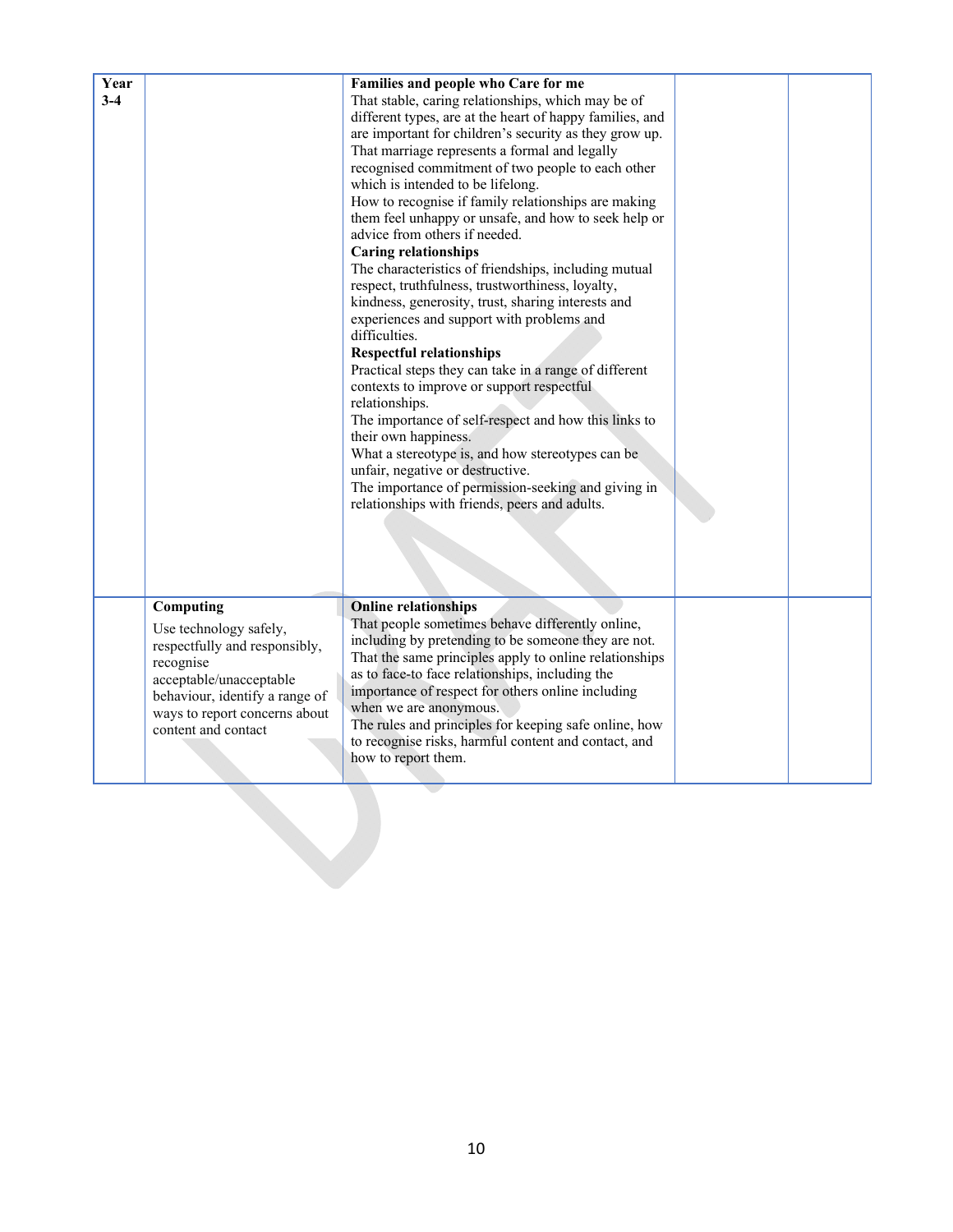## **Being safe**  That each person's body belongs to them, and the differences between appropriate and inappropriate or unsafe physical, and other, contact. How to respond safely and appropriately to adults they may encounter (in all contexts, including online) that they do not know. How to recognise and report feelings of being unsafe or feeling bad about any adult. How to ask for advice or help for themselves or others, and to keep trying until they are heard. **Mental wellbeing**  That mental wellbeing is a normal part of daily life, in the same way as physical health. How to judge whether what they are feeling and how they are behaving is appropriate and proportionate. The benefits of physical exercise, time outdoors, community participation, voluntary and service-based activity on mental wellbeing and happiness. Simple self-care techniques, including the importance of rest, time spent with friends and family and the benefits of hobbies and interests. Isolation and loneliness can affect children and that it is very important for children to discuss their feelings with an adult and seek support. Where and how to seek support (including recognising the triggers for seeking support), including whom in school they should speak to if they are worried about their own or someone else's mental wellbeing or ability to control their emotions (including issues arising online).

#### **Computing**

Use technology safely, respectfully and responsibly; recognise acceptable/unacceptable behaviour; identify a range of ways to report concerns about content and contact.

**Internet safety and harms**  About the benefits of rationing time spent online, the risks of excessive time spent on electronic devices and the impact of positive and negative content online on their own and others' mental and physical wellbeing.

Why social media, some computer games and online gaming, for example, are age restricted.

Where and how to report concerns and get support with issues online.

Computing is included here too as in the guidance it is separated into relationships education and health education. In reality internet safety is likely to be taught in both computing and R(S)HE, with relationships and health education being merged into one lesson.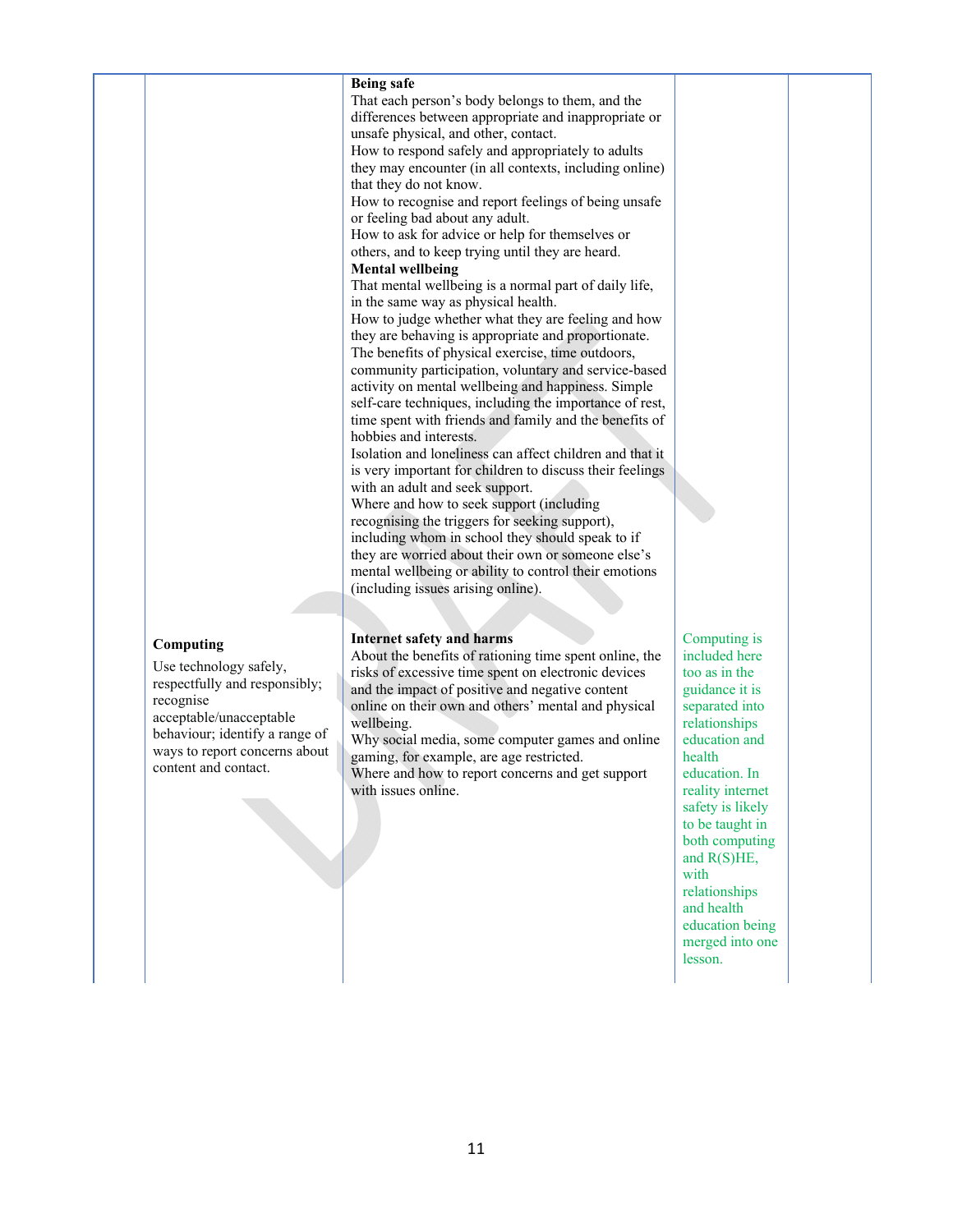|               | <b>Science</b><br>Identify that animals,<br>including humans, need the<br>right types and amount of<br>nutrition and get nutrition<br>from what they eat.                                                                                                                                                                                                                                                             | <b>Healthy eating</b><br>What constitutes a healthy diet (including<br>understanding calories and other nutritional content).                                                                                                                                                                                                                                                                                                                                                                                                                             |                                                                                                                                                                                                                                                                                                                  |  |
|---------------|-----------------------------------------------------------------------------------------------------------------------------------------------------------------------------------------------------------------------------------------------------------------------------------------------------------------------------------------------------------------------------------------------------------------------|-----------------------------------------------------------------------------------------------------------------------------------------------------------------------------------------------------------------------------------------------------------------------------------------------------------------------------------------------------------------------------------------------------------------------------------------------------------------------------------------------------------------------------------------------------------|------------------------------------------------------------------------------------------------------------------------------------------------------------------------------------------------------------------------------------------------------------------------------------------------------------------|--|
|               | PE<br>Learn how to lead healthy,<br>active lives.<br>Use running, jumping,<br>throwing and catching in<br>isolation and in combination<br>Play competitive games.                                                                                                                                                                                                                                                     | <b>Physical health and fitness</b><br>The importance of building regular exercise into<br>daily and weekly routines and how to achieve this;<br>for example, walking or cycling to school, a daily<br>active mile or other forms of regular, vigorous<br>exercise.<br>The risks associated with an inactive lifestyle<br>(including obesity).<br><b>Health and prevention</b><br>The facts and science relating to allergies,<br>immunisation and vaccination.<br>the key facts about the menstrual cycle.                                                |                                                                                                                                                                                                                                                                                                                  |  |
| Year<br>$5-6$ |                                                                                                                                                                                                                                                                                                                                                                                                                       | Families and people who care for me<br>The characteristics of healthy family life,<br>commitment to each other, including in times of<br>difficulty, protection and care for children and other<br>family members, the importance of spending time<br>together and sharing each other's lives.<br><b>Online relationships</b><br>How to critically consider their online friendships<br>and sources of information including awareness of<br>the risks associated with people they have never met.<br>How information and data is shared and used online. | <b>Many topics</b><br>important to<br>this age group,<br>such as caring<br>and respectful<br>relationships<br>etc are<br>included in the<br>year 1-6 section<br>at the<br>beginning of<br>this appendix.<br><b>Please bear</b><br>that in mind<br>when planning<br><i>individual</i><br>lessons.                 |  |
|               | <b>Science</b><br>Describe the changes as<br>humans develop to old age.<br>Describe the differences in the<br>life cycles of a mammal.<br>Pupils should find out about<br>different types of<br>reproduction, including sexual<br>and asexual reproduction in<br>plants, and sexual<br>reproduction in animals.<br>Recognise the impact of diet,<br>exercise, drugs and lifestyle on<br>the way their bodies function | <b>Changing adolescent body</b><br>Key facts about puberty and the changing adolescent<br>body, particularly from age 9 through to age 11,<br>including physical and emotional changes.<br>About menstrual wellbeing including the key facts<br>about the menstrual cycle.                                                                                                                                                                                                                                                                                | The DfE, Ofsted<br>and common<br>sense, say that<br>children should<br>understand<br>about puberty<br>before its onset.<br>Puberty starts at<br>different times<br>for different<br>children so the<br>school needs to<br>be sensitive to<br>the development<br>of their pupils<br>and ensure that<br>puberty is |  |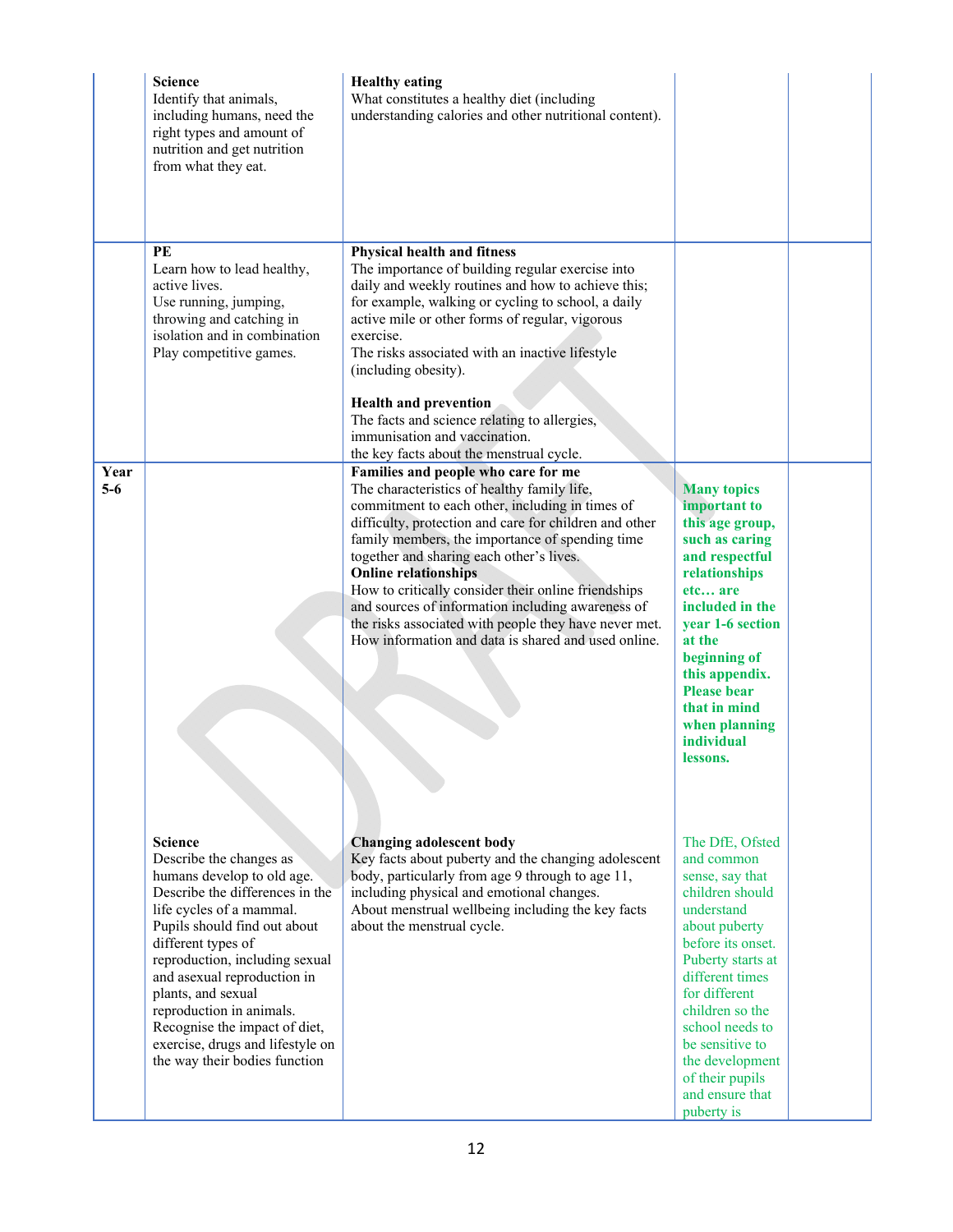|               |                      |                                           | taught in a<br>timely manner.                                                                                                                                                                                                                                                                                       |  |
|---------------|----------------------|-------------------------------------------|---------------------------------------------------------------------------------------------------------------------------------------------------------------------------------------------------------------------------------------------------------------------------------------------------------------------|--|
| Year<br>$5-6$ | <b>Sex education</b> | How babies are made and are born (Year 6) | This is a<br>recommended<br>topic for<br>primary<br>schools;<br>however it is<br>not statutory to<br>teach it in<br>primary<br>schools. Most<br>year 10s (63%)<br>questioned in<br>three Newham<br>schools have<br>said that they<br>think human<br>reproduction<br>should be taught<br>to primary age<br>children. |  |

# **Newham Primary RSHE Policy Appendix 2**

Explanation of terms:

Relationships, sex and health education (RSHE), is the term most often used by schools in Newham. Health education appears in the same set of guidance from the DfE (2019) is very closely related to relationships and sex education and is often linked in lessons.

Relationships education (Rel Ed)– this, along with health education (HE) is statutory in all primary schools and includes topics like the importance of positive relationships, families and friends, healthy eating and hygiene.

Relationships and sex education (RSE) – sexual reproduction in animals is taught as part of national curriculum science in year 5, human reproduction is often included at the end of key stage 2, following on from the science curriculum in year 5. Beyond that sex education is non-statutory in primary schools.

Lesson overview and long-term plan for primary R(S)HE

This long-term plan contains all the topics that the RSHE guidance says primary school pupils should know by the time they leave primary school.

DfE 2019

https://assets.publishing.service.gov.uk/government/uploads/system/uploads/attachment\_data/file/805781/Relationships\_Education\_\_Relationships\_and\_Sex Education RSE and Health Education.pdf